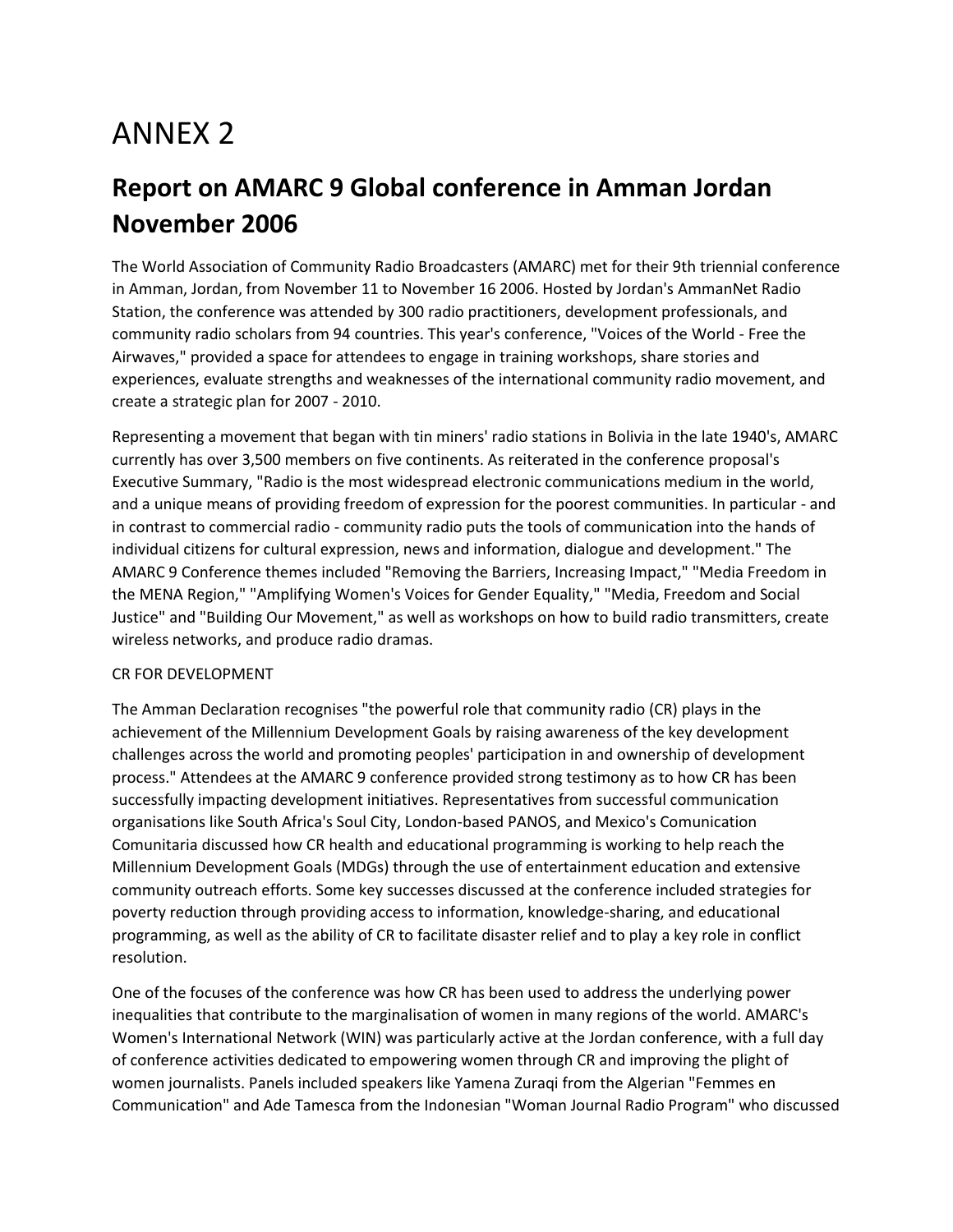the importance of using CR to reach out to victims of gender violence, providing women with a sense of agency and encouraging them to speak out against a "culture of shame" that prevents many such cases from being reported.

To this end, the Amman Declaration stated that "Media plays an important role in highlighting and promoting women's role in conflict transformation, peace building and reconstruction and in expediting national, regional and international peace processes" and called for "Women's access to and participation in decision-making in the media (to) be guaranteed at all levels."

#### AMARC AND THE MENA REGION

The Amman conference marks the first time an AMARC conference has been held in the Middle East and North Africa (MENA) region, as well as the first time there has been an organised AMARC delegation from this region. Independent, privately-owned AmmanNet Radio Station first approached AMARC about the possibility of hosting the conference while at AMARC's 8th triennial gathering in Katmandu. Interested in further developing alternatives to state-controlled media in a region where there is little or no community media or, in some cases, active repression of free media, AmmanNet representatives believed that hosting the AMARC conference was a great way to introduce the "community radio movement to the Arab media, (as well as to) social activists." As AMARC's intention is to convene in regions that have demonstrated both a high need and desire to establish community radio stations, Jordan was a thought to be a great location for the 2006 conference and some 60 people from Syria, Algeria, Tunisia, Egypt, Yemen, Saudi Arabia, Iraq, Afghanistan, Iran and Morocco attended the conference.

AMARC Treasurer Elizabeth Robinson cited "the proliferation of the idea" of community radio in the MENA region as one of the most important accomplishments of this year's conference. Says Robinson, "The opportunity to hear one's voice is empowering. It gives you authority in ways that we only confer to certain special people. To understand that what you have to say might be as important as something someone in Washington might say is valuable." To this end, AmmanNet has agreed to act as a temporary base for the MENA work group, and members from the region will continue to meet to work on initiatives like facilitating training for CR practitioners, lobbying for less restrictive media legislation, and empowering minorities in the region. These efforts are reflected in the Amman Declaration, which states: "Independent media can play a significant role in achieving sustainable peace and promoting social development in the Middle East and North Africa region."

The conference culminated with the construction of a radio station in the rural town of Resha, Jordan, nestled in the Great Rift Valley. Implemented by the Prometheus Radio Project (PRP) - a United Statesbased non-profit organisation that advocates for a free, diverse, and democratic media - AMARC members, PRP staff and Resha locals worked for one week to build a low-power FM station to provide the people of Resha with a local source of news, information, music, and dialogue. Says PhD student Kristen Shamas, who participated in the build, "Having spent days soldering and planning, and having learned of the global movement for participatory media and communication rights, our new friends saw Radio Resha not only as their radio station, but also as their chance to contribute to a broader community that transcended their remote locale."

#### OBSTACLES FACING CR